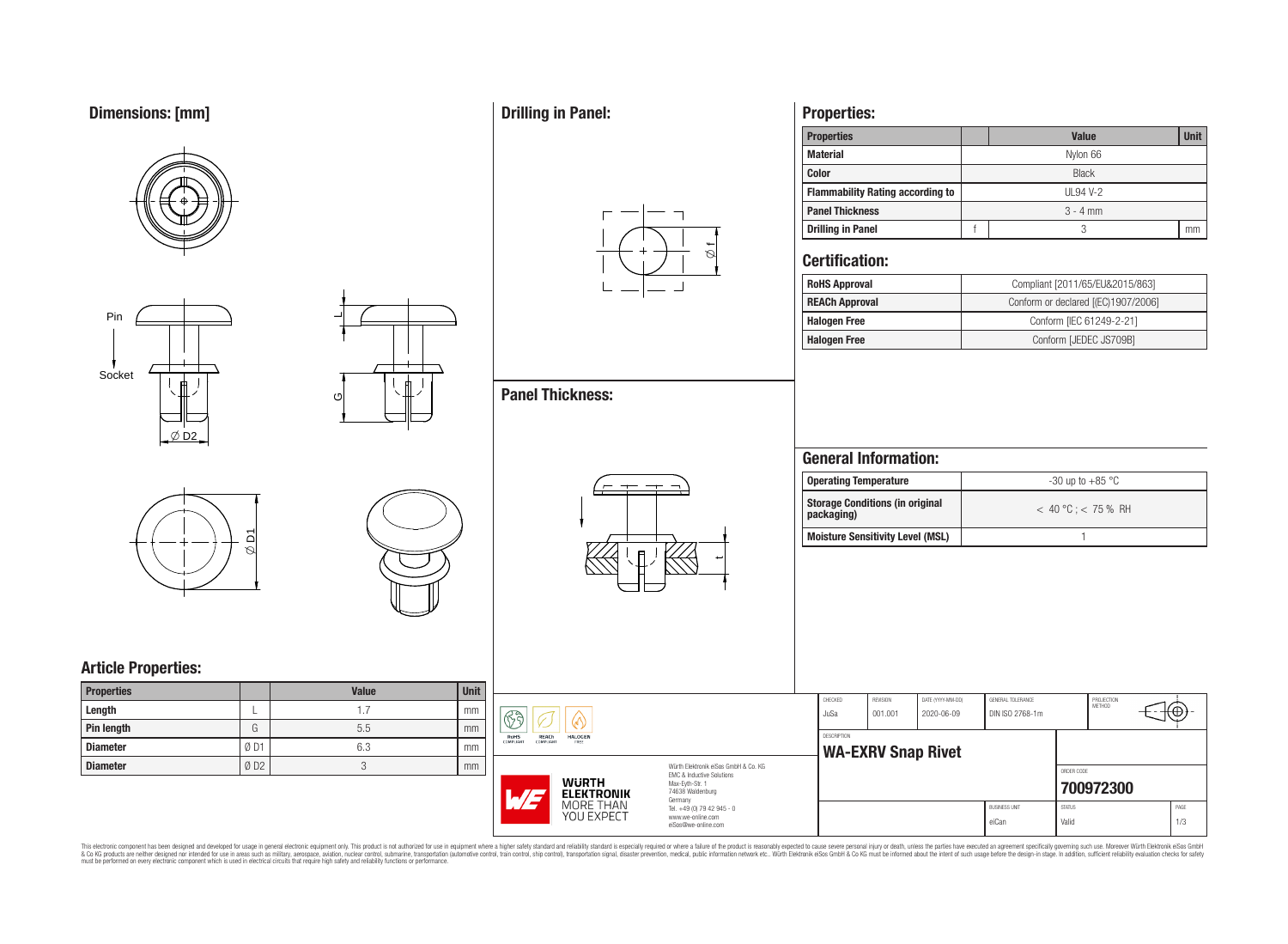## **Cautions and Warnings:**

### **The following conditions apply to all goods within the product series of WA-EXRV of Würth Elektronik eiSos GmbH & Co. KG:**

#### **General:**

- This mechanical component is designed and manufactured for use in general electronic equipment.
- Würth Elektronik must be asked for written approval (following the PPAP procedure) before incorporating the components into any equipment in fields such as military, aerospace, aviation, nuclear control, submarine, transportation (automotive control, train control, ship control), transportation signal, disaster prevention, medical, public information network, etc. where higher safety and reliability are especially required and/or if there is the possibility of direct damage or human injury.
- Mechanical components that will be used in safety-critical or high-reliability applications, should be pre-evaluated by the customer.
- The component is designed and manufactured to be used within the datasheet specified values. If the usage and operation conditions specified in the datasheet are not met, the component may be damaged or dissolved.
- Do not drop or impact the components, the component may be damaged.<br>• Wirth Elektronik products are qualified according to international standard
- Würth Elektronik products are qualified according to international standards, which are listed in each product reliability report. Würth Elektronik does not warrant any customer qualified product characteristics beyond Würth Elektroniks' specifications, for its validity and sustainability over time.
- The responsibility for the function of the application of the customer specific products and use in a particular customer design is always the full and autonomous responsibility of the customer. All technical specification for standard products also apply to customer specific products.

#### **Product Specific:**

#### **Cleaning and Washing:**

- Washing agents used during the production to clean the customer application might damage or change the characteristics of the components. Washing agents may have a negative effect on the long-term functionality of the product.
- Using a brush during the cleaning process may damage the component. Therefore, we do not recommend using a brush during the PCB cleaning process.

#### **Potting and Coating:**

• If the product is potted in the customer application, the potting material might shrink or expand during and after hardening. Shrinking could lead to an incomplete seal, allowing contaminants into the components. Expansion could damage the components. We recommend a manual inspection after potting or coating to avoid these effects.

#### **Storage Conditions:**

- A storage of Würth Elektronik products for longer than 12 months is not recommended. Within other effects, the terminals may suffer degradation, resulting in bad processability. Therefore, all products shall be used within the period of 12 months based on the day of shipment.
- Do not expose the components to direct sunlight.<br>• The storage conditions in the original packaging
- The storage conditions in the original packaging are defined according to DIN EN 61760-2.
- The storage conditions stated in the original packaging apply to the storage time and not to the transportation time of the components.

#### **Packaging:**

• The packaging specifications apply only to purchase orders comprising whole packaging units. If the ordered quantity exceeds or is lower than the specified packaging unit, packaging in accordance with the packaging specifications cannot be ensured.

#### **Handling:**

- The maximum permissible torques must be complied with to prevent mechanical destruction of the component and PCB.
- If a component is pre-assembled with an adhesive tape, the adhesive duration cannot be guaranteed. This depends on the surface where the component will be mounted on. It also depends on the environmental conditions the component is exposed to. The customer has to evaluate this for his specific application.
- Violation of the technical product specifications will void the warranty.
- Coated metal parts may have spots and/or deposits because of the rinsing and drying process during plating. The storage and processability are not affected.
- The temperature rise of the component must be taken into consideration. The operating temperature is comprised of ambient temperature and temperature rise of the component.The operating temperature of the component shall not exceed the maximum temperature specified.

These cautions and warnings comply with the state of the scientific and technical knowledge and are believed to be accurate and reliable. However, no responsibility is assumed for inaccuracies or incompleteness.

| $\mathbb{C}^2$                          |                                   |                                                                                                                     | CHECKED<br>JuSa | <b>REVISION</b><br>001.001 | DATE (YYYY-MM-DD)<br>2020-06-09 | GENERAL TOLERANCE<br>DIN ISO 2768-1m |                        | PROJECTION<br>METHOD | ₭⊕}         |
|-----------------------------------------|-----------------------------------|---------------------------------------------------------------------------------------------------------------------|-----------------|----------------------------|---------------------------------|--------------------------------------|------------------------|----------------------|-------------|
| RoHS<br>REACh<br>COMPLIANT<br>COMPLIANT | <b>HALOGEN</b><br>FREE            |                                                                                                                     | DESCRIPTION     | <b>WA-EXRV Snap Rivet</b>  |                                 |                                      |                        |                      |             |
| $\overline{\phantom{a}}$                | <b>WURTH</b><br><b>ELEKTRONIK</b> | Würth Elektronik eiSos GmbH & Co. KG<br>EMC & Inductive Solutions<br>Max-Evth-Str. 1<br>74638 Waldenburg<br>Germany |                 |                            |                                 |                                      | ORDER CODE             | 700972300            |             |
|                                         | MORE THAN<br>YOU EXPECT           | Tel. +49 (0) 79 42 945 - 0<br>www.we-online.com<br>eiSos@we-online.com                                              |                 |                            |                                 | <b>BUSINESS UNIT</b><br>eiCan        | <b>STATUS</b><br>Valid |                      | PAGE<br>2/3 |

This electronic component has been designed and developed for usage in general electronic equipment only. This product is not authorized for use in equipment where a higher safety standard and reliability standard si espec & Ook product a label and the membed of the seasuch as marked and as which such a membed and the such assume that income in the seasuch and the simulation and the such assume that include to the such a membed and the such